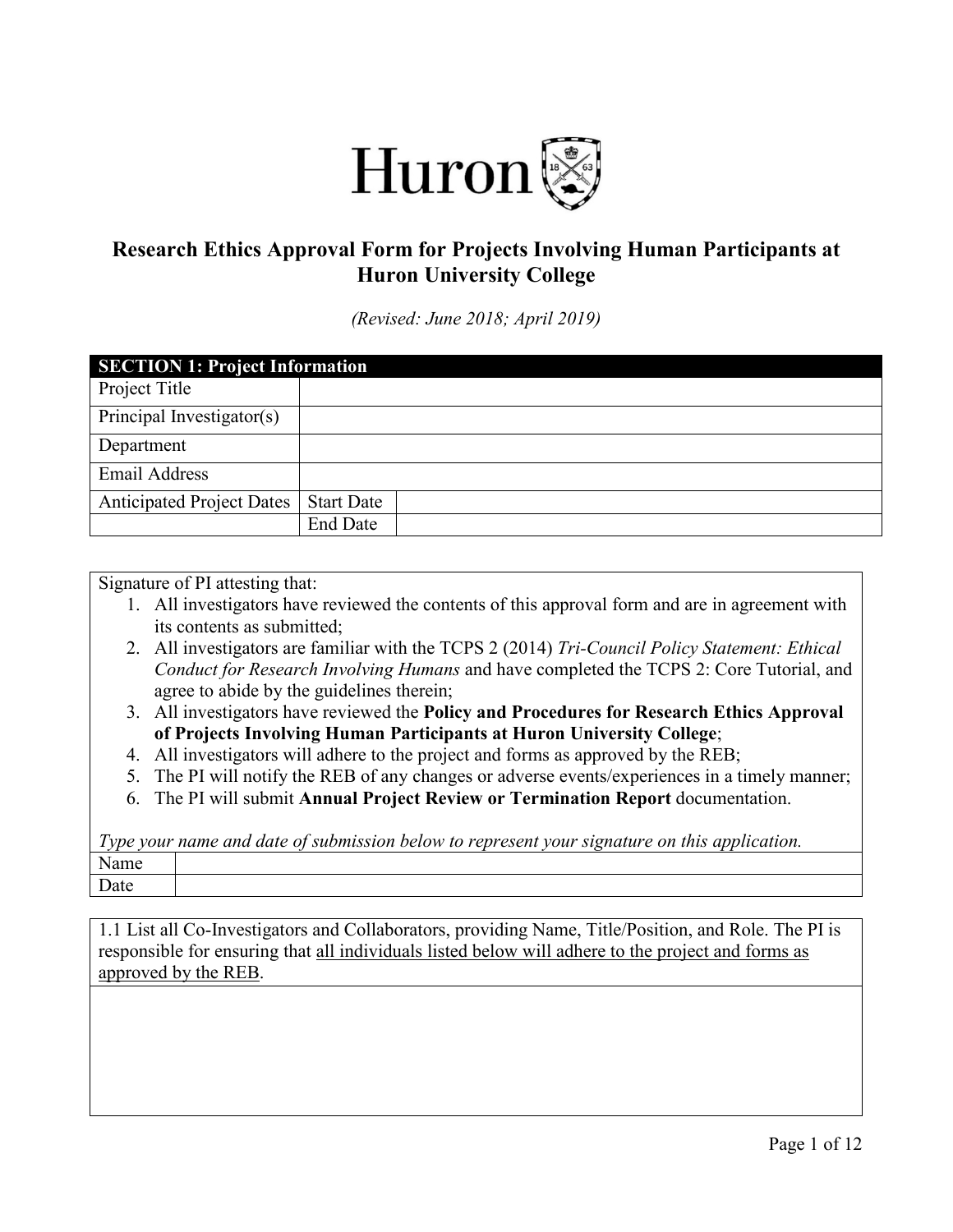| 1.2 Is this a multi-centered study? YES or NO.                                               |  |
|----------------------------------------------------------------------------------------------|--|
| If YES, provide name and contact information for the PI of the entire study:                 |  |
|                                                                                              |  |
|                                                                                              |  |
|                                                                                              |  |
| 1.3 Did this project receive REB approval from another institution? If YES, please attach    |  |
| documentation.                                                                               |  |
| 1.4 Has funding been received or applied for to support this study? YES or NO.               |  |
| If YES, provide the name of the funding opportunity (e.g. SSHRC Insight Grant; FASS Research |  |
| Fund) and indicate whether the funding has been awarded.                                     |  |
|                                                                                              |  |
|                                                                                              |  |
|                                                                                              |  |

## SECTION 2: Project Description

*In order to assess the study's ethical implications and weigh the risks and benefits, the REB needs to understand the study's overall rationale, including a brief summary of any relevant theory or research, and the details of your method (that is, what you intend to do during the data collection process).*

2.1 Description. Provide a brief summary of the objectives of the study, giving an indication of its scholarly contribution. Include references for up to 5 sources.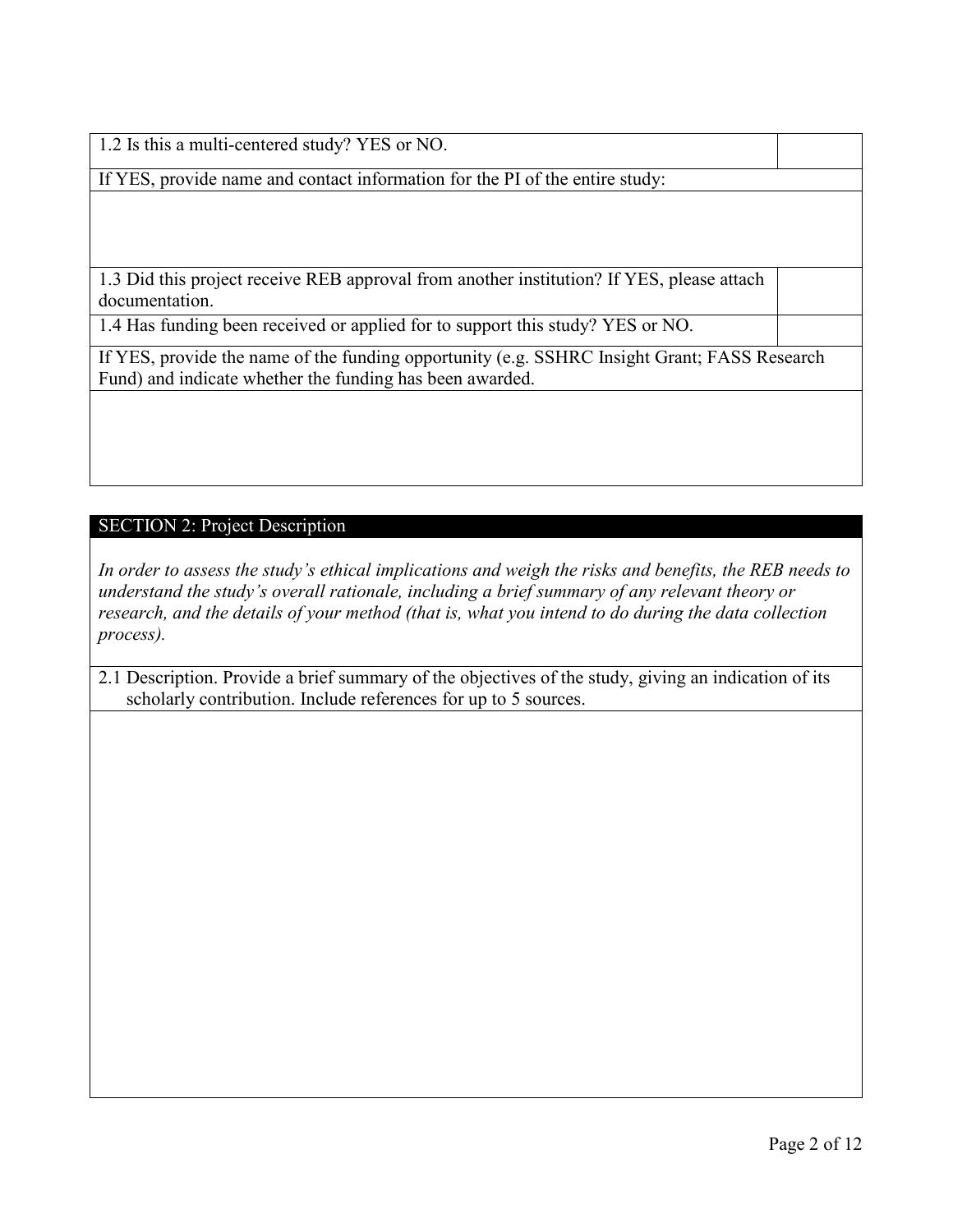| 2.2 Is this a sequel to previously approved research? If so, please provide REB number and briefly |
|----------------------------------------------------------------------------------------------------|
| explain the differences between the previous and current studies.                                  |

2.3 Method. Describe in detail how your study will proceed, with particular attention to what participants will be asked to do at each stage of the research. Avoid discipline-specific jargon.

2.4 Analysis. Briefly describe how the data will be analyzed.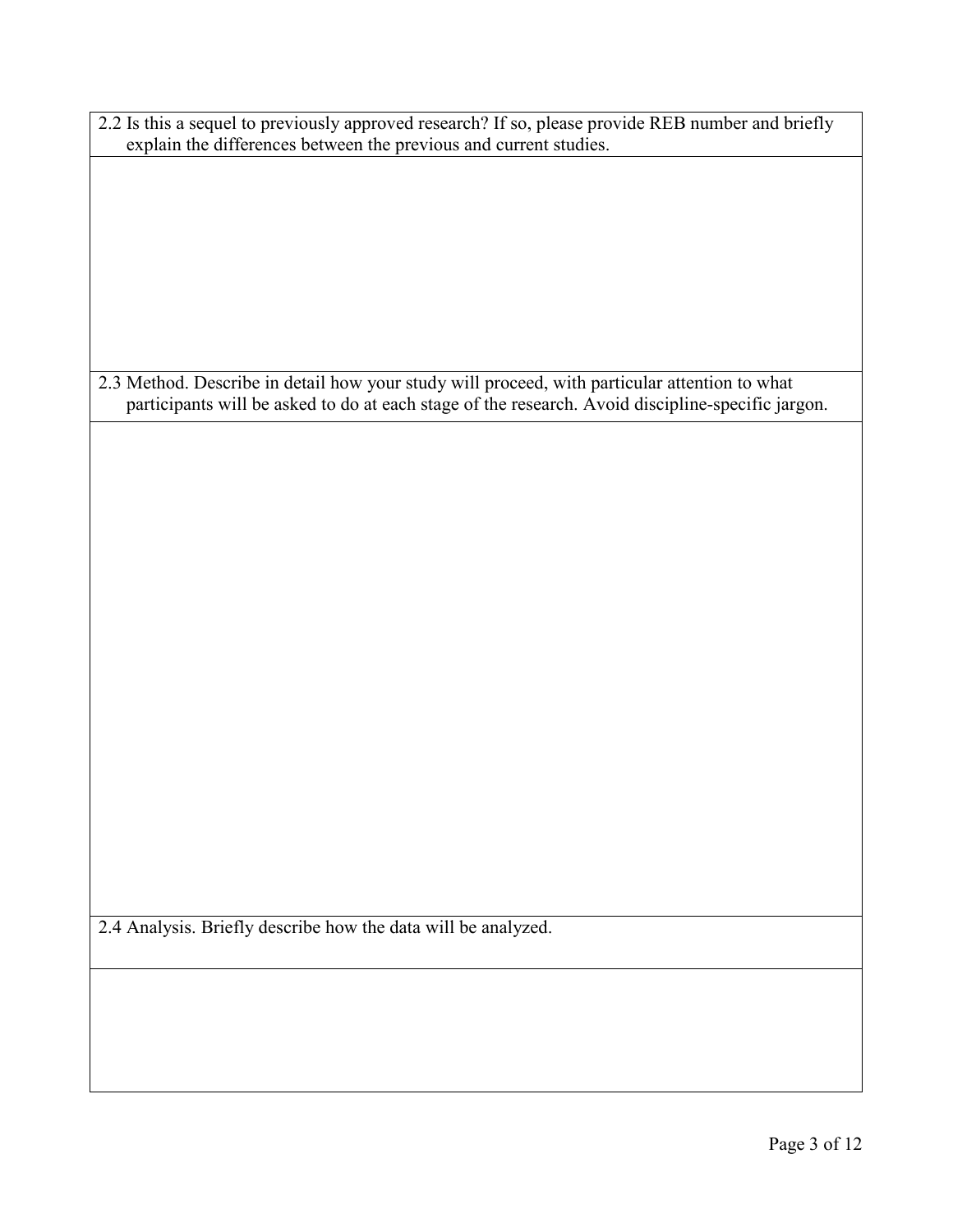#### SECTION 3: Specific Ethical Research Issues

*Answer YES or NO to each of the following questions. If the answer to any of the questions is YES, use the space below to clearly and concisely justify your use of the procedure.*

3.1 Will any form of active deception be used in the conduct of your study?

3.2 Will any form of coercion be used in the conduct of the study?

3.3 Will participants be exposed to any physical harm, mental stress, or be asked to commit such acts that might diminish their self-respect?

3.4 Will participants be asked any sensitive personal questions?

3.5 Will participants be recruited from among vulnerable populations? *(See TCPS 2 (2014) Article 4.7)*

*If the answer to all of the questions is NO, your project may qualify for delegated review (see HUC REB Policy and Procedures and TCPS 2 (2014) Article 6.12).*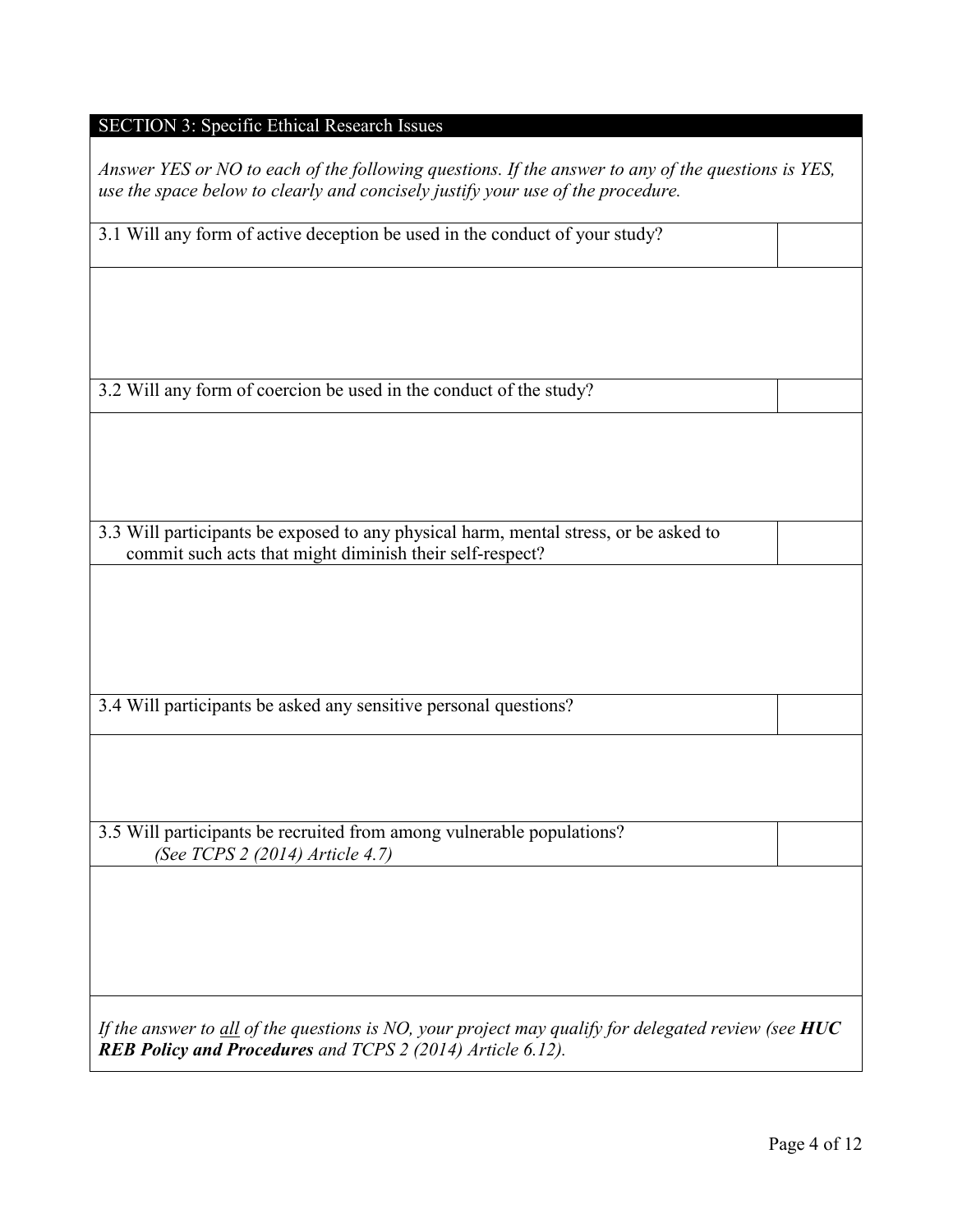#### SECTION 4: Research Involving Indigenous Communities

*Before completing this section, researchers are expected to be familiar with the Huron University College Statement of Principles on Research Involving Indigenous Communities, and TCPS 2 (2014) Ch. 9. The questions in this section are intended not as a checklist, but to provide space for the researcher to reflect and elaborate specifically on key issues relating to research involving Indigenous communities. Additional documentation may be attached as necessary. Researchers completing this section should note that other sections on this form, and supporting documentation such as Letter of Information and Consent forms, should be modified as appropriate to the particular community context elaborated here.* 

|                                      | 4.1 Does the proposed research involve Indigenous persons or communities? If NO, please skip to |
|--------------------------------------|-------------------------------------------------------------------------------------------------|
| Section 5. If YES, please elaborate. |                                                                                                 |

4.2 Discuss the engagement between the researcher and the community. In what ways has the researcher consulted with the community regarding the research project—its viability, procedures, etc.? Has community consent been received?

4.3 Has the researcher sought community advice on relevant research ethics procedures beyond TCPS 2, Chapter 9? (e.g. Urban Aboriginal Research Charter). Has a specific research agreement been reached?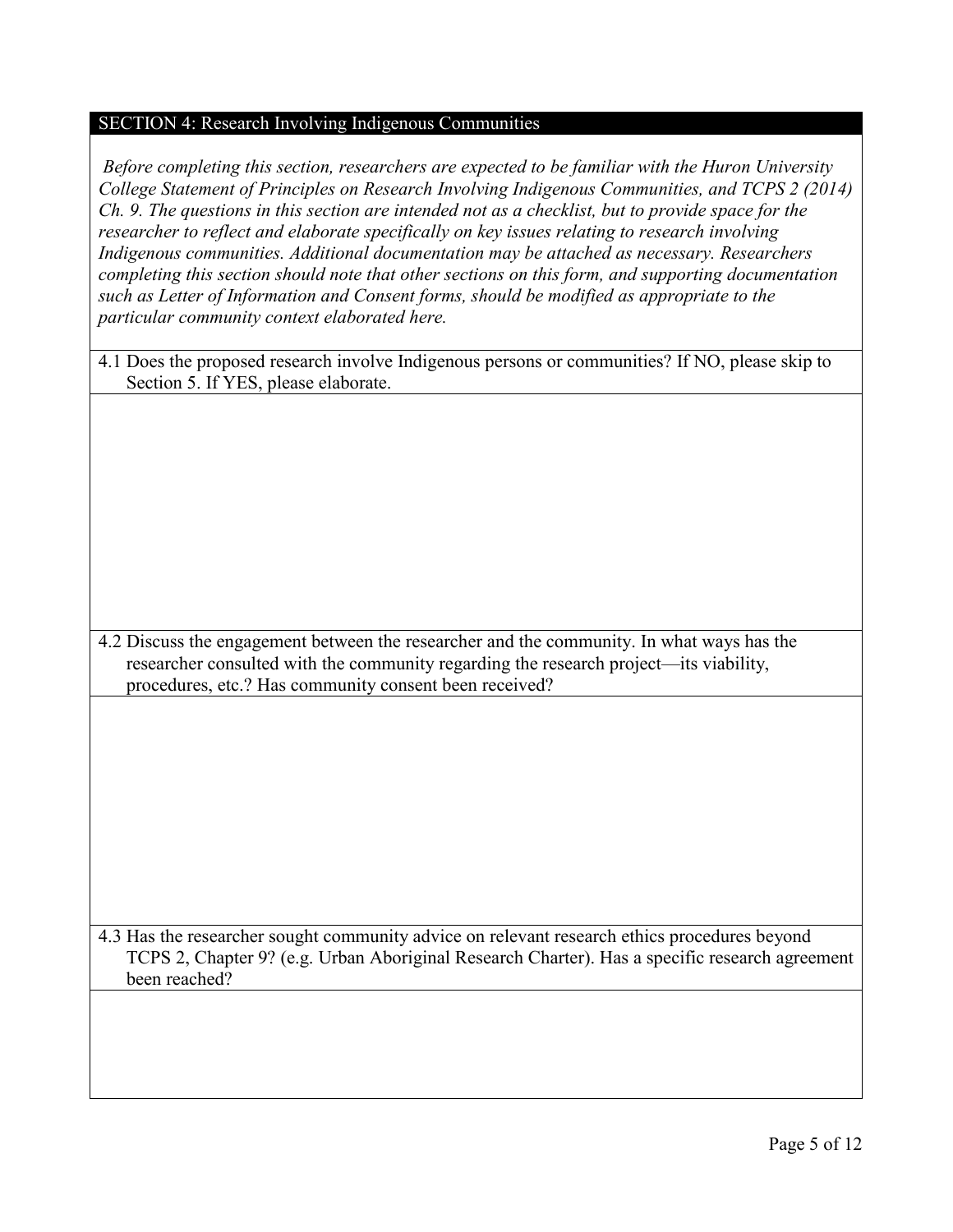4.4 Discuss community-specific protocols for the conduct of the research project, and dissemination findings, and control of research data.

# SECTION 5: Research Participants

*See TCPS 2 (2014) Ch. 4 & Ch. 9 for relevant guidance for this section.* 

5.1 Describe the participants who will be recruited and from whom personal information will be collected (e.g. age, special characteristics, etc.). Discuss inclusion and exclusion criteria.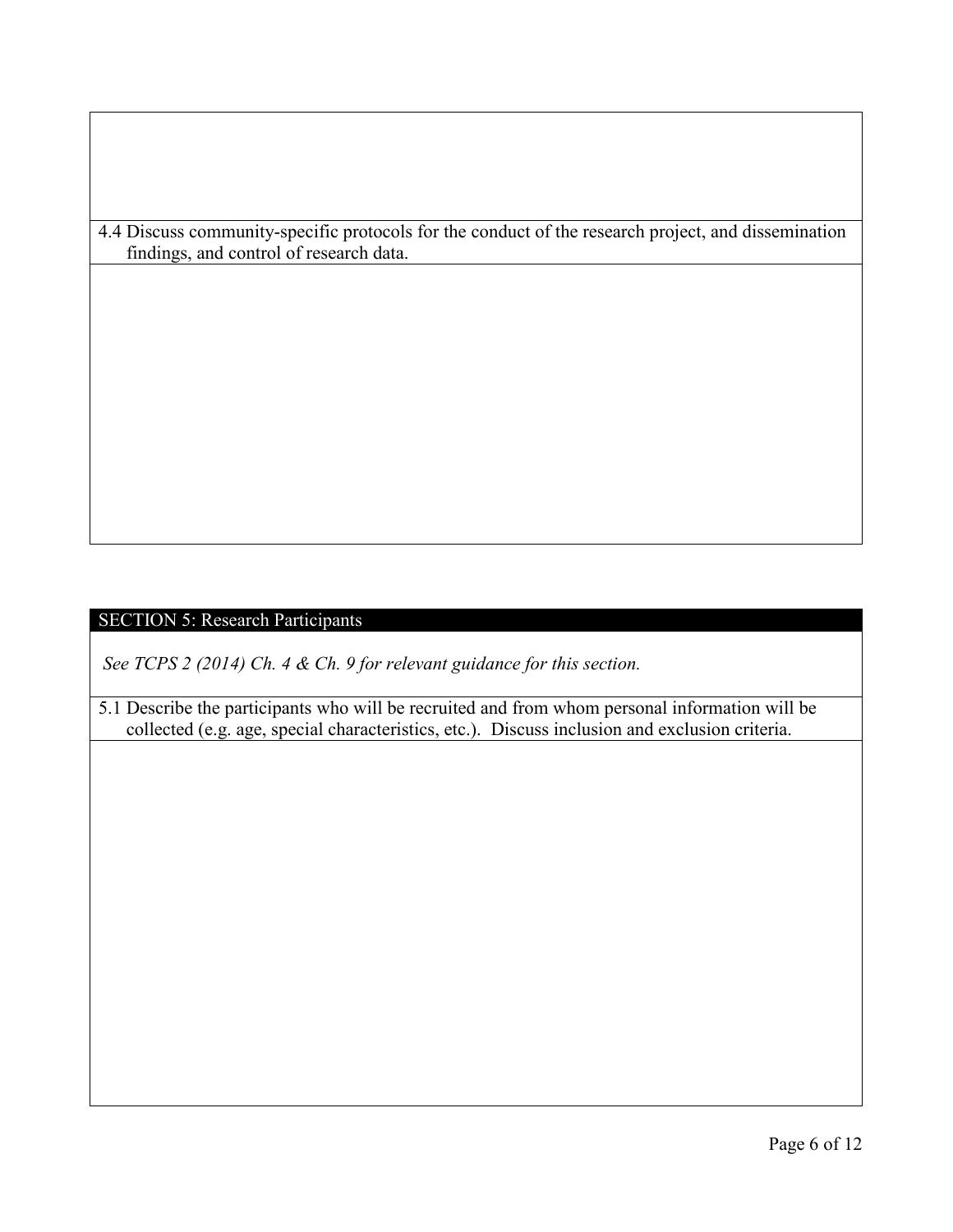| 5.2 Describe the size of the group from which participants will be recruited, the total number needed<br>for the research, and the minimum needed for the research to succeed. |
|--------------------------------------------------------------------------------------------------------------------------------------------------------------------------------|
|                                                                                                                                                                                |
|                                                                                                                                                                                |
|                                                                                                                                                                                |
|                                                                                                                                                                                |
|                                                                                                                                                                                |
| 5.3 If participants belong to a group for whom additional consent must be sought (e.g. in the case of                                                                          |
| minors) please describe from whom information will be obtained and what it will include.                                                                                       |
|                                                                                                                                                                                |
|                                                                                                                                                                                |
|                                                                                                                                                                                |
|                                                                                                                                                                                |
| 5.4 If participants belong to a group that has been traditionally marginalized please describe the<br>steps you will take to ensure protection of and respect for the group    |
|                                                                                                                                                                                |
|                                                                                                                                                                                |
|                                                                                                                                                                                |
|                                                                                                                                                                                |
|                                                                                                                                                                                |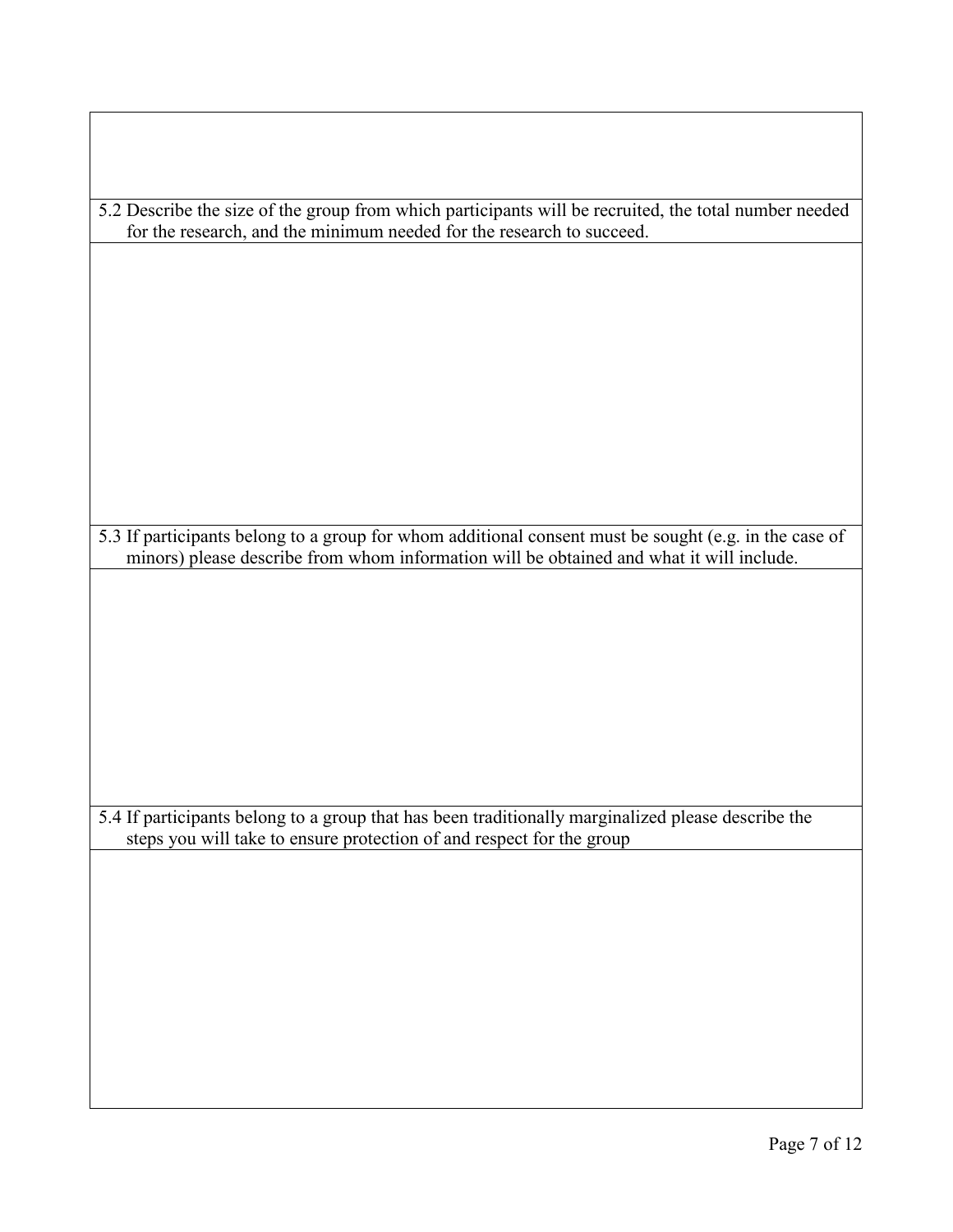# SECTION 6: Participant Recruitment

*See TCPS 2 (2014) Ch. 10 & Ch. 11 for relevant guidance for this section.*

6.1 Please describe how and from where the participants will be recruited.

| 6.2 Attach copies of all materials used for recruitment purposes (e.g., posters,<br>advertisements, Participant Pool notice, letters, emails, oral scripts, telephone scripts,<br>listserv postings, etc.). |  |
|-------------------------------------------------------------------------------------------------------------------------------------------------------------------------------------------------------------|--|
| 6.3 If applicable, attach letter(s) of permission from organizations where research is to take<br>place.                                                                                                    |  |
| 6.4 If young children are involved as participants, attach a copy of the proposed oral<br>statement ("script") to be used to invite their participation, worded at their level of<br>understanding.         |  |

SECTION 7: Informed Consent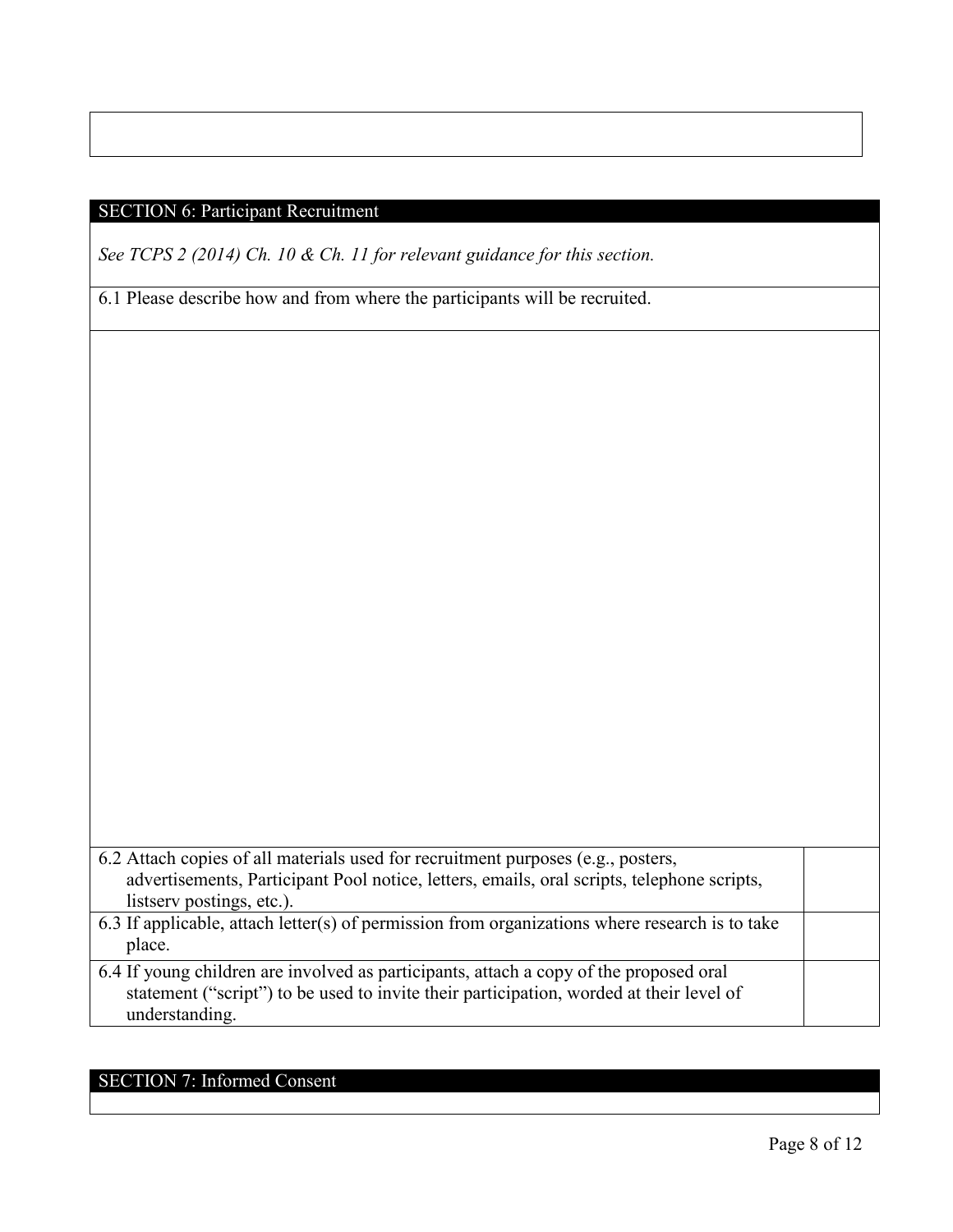*See TCPS 2 (2014) Ch. 3 and templates for Consent Form, Letter of Information, and Debriefing Statement for relevant guidance for this section.* 

7.1 Attach your proposed letter of information and consent form. If your participants are under 16 years of age, or a captive or dependent population of any age, a parent or guardian must sign the consent form. If written consent cannot be obtained from participants in this study, please provide justification in the space below.

7.2 Attach your proposed debriefing statement. In the space below, briefly outline the steps by which participants will be able to withdraw their data from the study.

7.3 Does the design of the study require *third-party information* (e.g. from employers, caseworkers, family members, teachers, or any official records such as court or school records)? If so, use the space below to justify the use of such data. The consent form must explicitly refer to the intention to obtain such information and signature by the participant must clearly give permission to obtain such information.

| <b>SECTION 8: Compensation of Participants</b>                                |  |
|-------------------------------------------------------------------------------|--|
| 8.1 Will participants be rewarded or compensated financially or otherwise for |  |
| participation? If YES, provide details and justification below.               |  |
|                                                                               |  |
|                                                                               |  |
|                                                                               |  |
|                                                                               |  |
|                                                                               |  |
|                                                                               |  |
|                                                                               |  |
|                                                                               |  |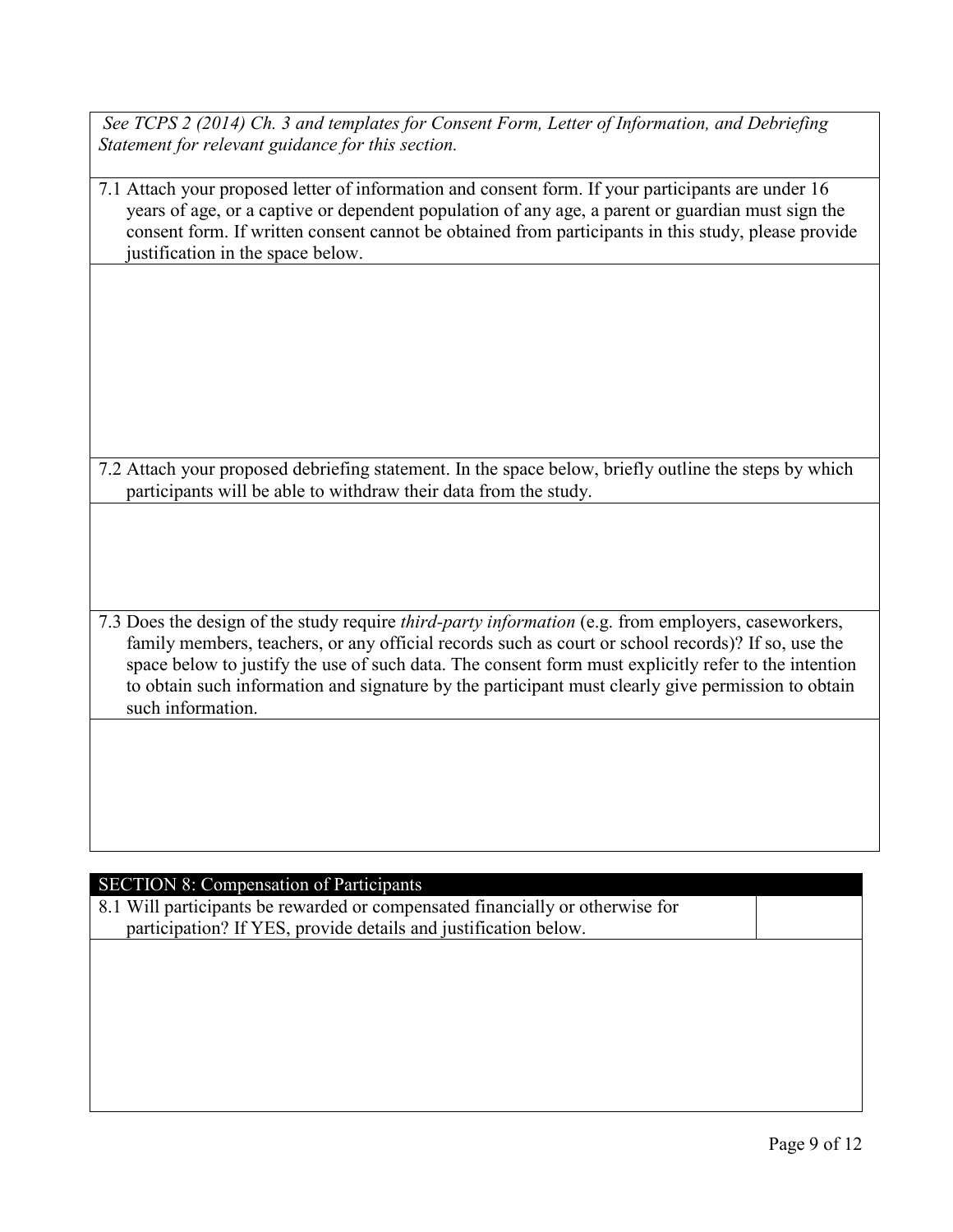## SECTION 9: Risks and Benefits

*See TCPS 2 (2014) Ch. 2 for relevant guidance for this section.* 

| 9.1 List any special risks or inconveniences (physical or psychological) that could result from |
|-------------------------------------------------------------------------------------------------|
| participation in this study or from publication of its results. Demonstrate how you intend to   |
| eliminate or at least minimize such risks.                                                      |

9.2 Describe the benefits to the participants as a result of participation in this study. There may be no direct benefit to the participant but there should always be indirect or societal benefits. Explain how such benefits outweigh any risks identified above.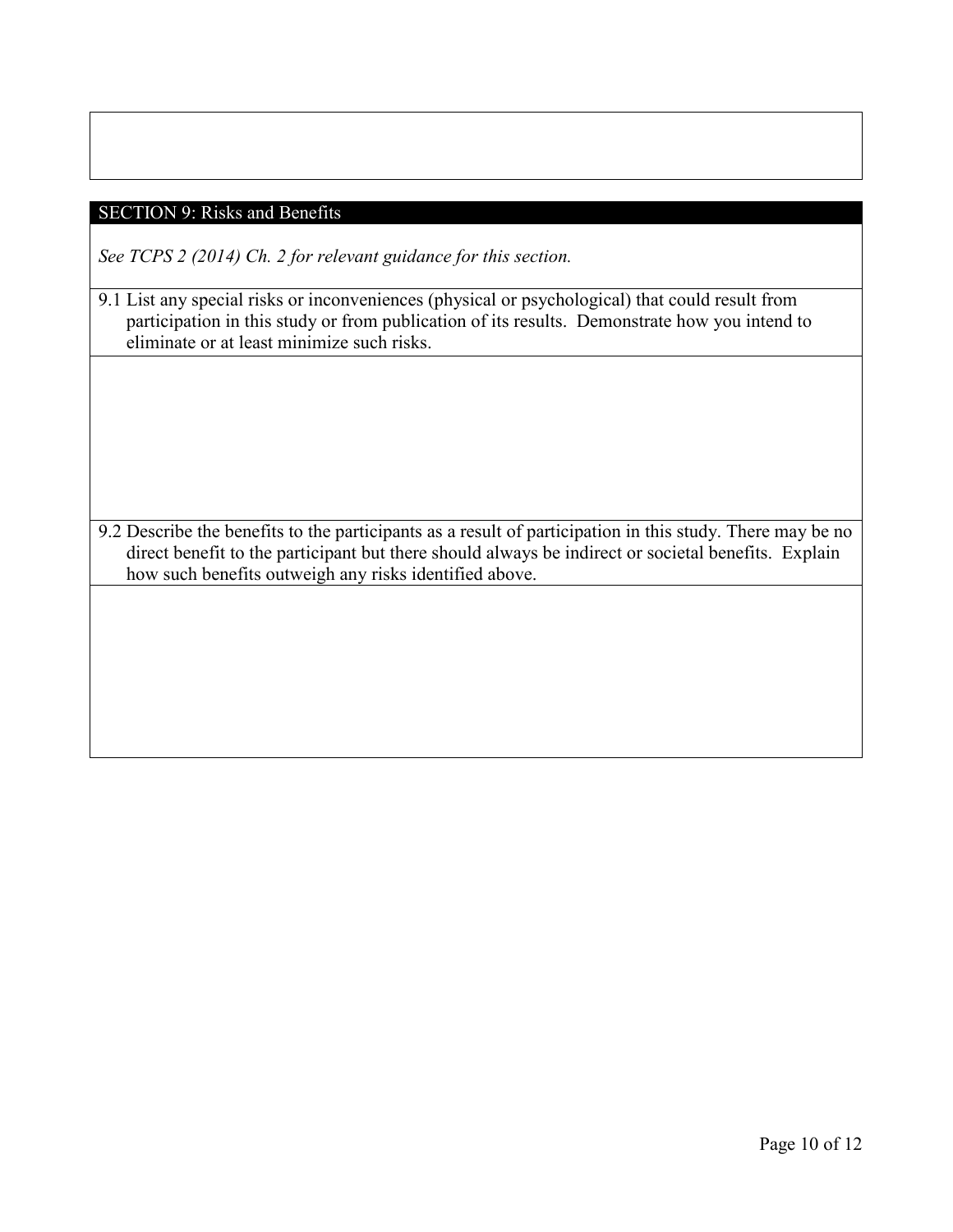# SECTION 10: Confidentiality

*See TCPS 2 (2014) Ch. 5 for relevant guidance for this section.* 

|                            | 10.1 Specify what procedures you will enact to ensure the confidentiality and anonymity of the |  |
|----------------------------|------------------------------------------------------------------------------------------------|--|
| participants of the study. |                                                                                                |  |

10.2 Specify what procedures you will enact to ensure the storage and eventual disposal of raw data and the anonymity and un-identifiability of individual participants in the publication or other release of the study's findings.